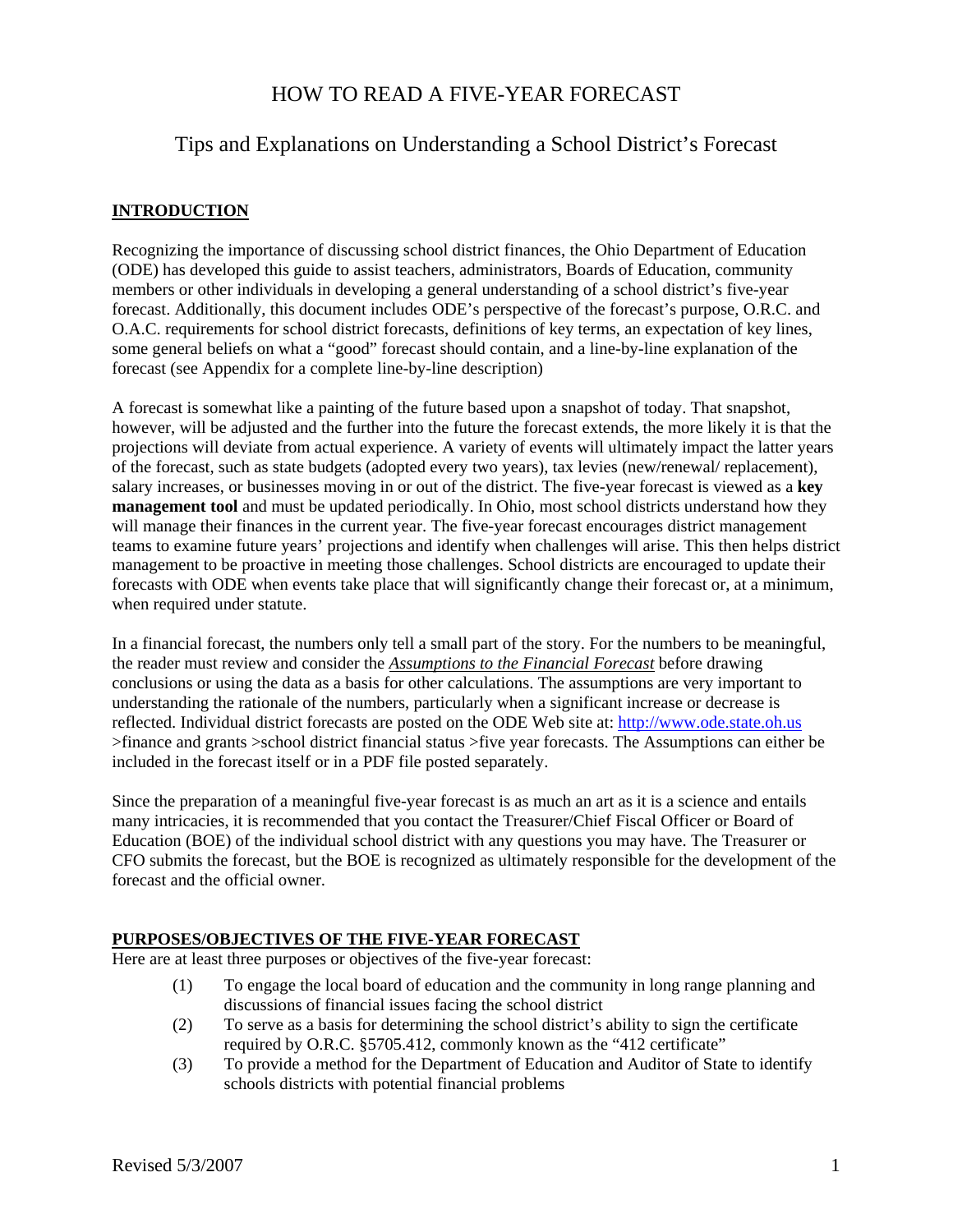### **O.R.C. and O.A.C. REQUIREMENTS**

O.R.C. §5705.391 and O.A.C. 3301-92-04 require a Board of Education (BOE) to submit a five-year projection of operational revenues and expenditures along with assumptions to the Department of Education prior to October 31 of each fiscal year and to update this forecast between April 1 and May 31 of each fiscal year. ODE encourages school districts to update their forecast whenever events take place that will significantly change the forecast.

Required funds to be included in the forecast are:

- $\bullet$  General funds (001)
- Any special cost center associated with general fund money
- $\bullet$  Emergency levy funds (016)
- Any debt service (002) activity that would otherwise have gone to the general fund
- Disadvantaged Pupil Impact Aid (DPIA) funds (447)
- Poverty Based Assistance (PBA) funds (494)

#### **DEFINITIONS**

Following are some definitions of terms commonly used to discuss the five-year forecast:

**412 Certificates** – ORC 5705.412 requires the treasurer, superintendent, and president of the board of education to certify that adequate revenues will be available to maintain all personnel and programs for the current fiscal year and for a number of days in the succeeding fiscal years. 412 Certificates must be attached to:

- Appropriations for the current fiscal year
- Qualifying contracts covering the term of contract
- Wage and salary schedule for the term of contract
- $\blacksquare$  Negotiated agreement(s) and contracts for benefits

**Encumbrances** – Money obligated to pay for any purchase. An end of year encumbrance is money obligated in the current fiscal year to be paid in the next fiscal year.

**Expenditures** – The spending of any public money for a specified purpose as approved by the BOE policy and procedures.

**Fiscal Year** – In education and state government, the fiscal year runs from July 1 through June 30, and each fiscal year is dated by the ending date. Example: FY08 would start July 1, 2007 and end June 30, 2008.

**Revenues** – Receipts generated from property taxes, school district income taxes, state foundation formula, and local monies (such as donations, fees, tuition, etc.).

### **KEY LINES**

**The five-year forecast is divided into two sections: revenue and expenditures. A district's revenue is made up of two main sources, local and state funding. The expenditures are mainly salary and wages, benefits, and purchased services. The following is a brief explanation of some of the key lines with a line-by-line explanation in the Appendix.** 

#### *Revenue*

**1.010 General Property Taxes –** Every three years, school districts rotate having reappraisals and triennial updates performed by the County Auditor's Office. Since taxes are collected and distributed on a calendar year, the first fiscal year following a reappraisal or a triennial update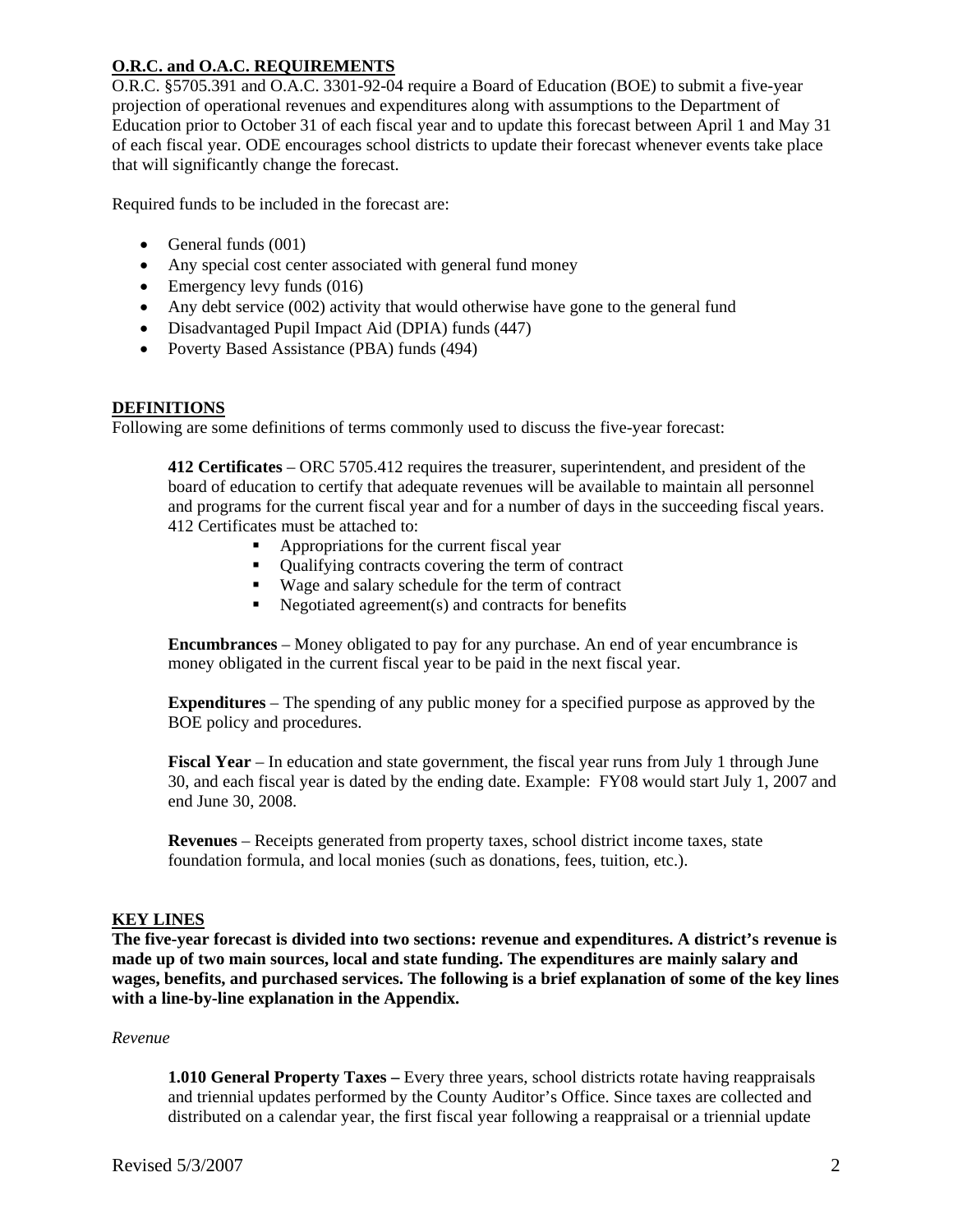will only generate one-half of the increase resulting from the reappraisal or triennial update (January – June distribution).

Aside from a district's typical trend in valuation, the district may experience fluctuations for other reasons.

An upward spike in this line item could be caused by the passage of a new levy. Again, since taxes are collected and distributed on a calendar year, the first fiscal year following the election will only generate one-half of a typical year's proceeds.

A downward spike in this line item could indicate that an existing levy is up for renewal in which case the proceeds from this levy are relocated on the five-year forecast to line 11.02 until such time as the levy is either passed (and the proceeds are moved back up to line 1.010) or the renewal of the levy is no longer an option for the district.

A school district that takes a tax advance against its next fiscal year's collection could have fluctuations in either direction. The Assumptions to the forecast should explain these fluctuations in detail.

**1.030 Income Taxes –** When a school district passes an income tax levy, the tax becomes effective on the following January 1. The first payment will be received by the school district in April of that year (a relatively small payment). It will take  $1\frac{1}{2}$  years (six quarters) for the school district to receive the full amount of taxes liable from the first year it is levied because of the collection process. School districts will receive four income tax payments per calendar year, one each in January, April, July, and October.

**1.035 Unrestricted Grants in Aid –** This line represents the State Basic Aid to schools as defined in the current year's budget bill. The state budget is adopted in odd numbered years and implemented beginning in even numbered fiscal years. The formula is primarily based on the number of students in the school district multiplied by the State's per pupil funding level, less the amount contributed through local property taxes. Other statutory adjustments impact this calculation as well making the State Foundation calculation (also known as the SF-3) a very complicated formula. A school district's individual SF-3 can be found on the ODE Web site, as well as a comprehensive handbook entitled SF-3 LINE BY LINE.

#### *Expenditures*

**3.010 – Personnel Services –** Since schools are service oriented entities**,** salaries and wages represent the bulk of school district expenditures. Fluctuations may occur due to reductions in force, negotiated salary schedule changes, retirement levels, or changes in enrollment which may cause the required staffing levels to fluctuate.

**3.020 – Employee Retirement/Insurance Benefits –** Some components of this line item, such as retirement contributions and Medicare, will have a direct correlation to the Personnel Services line item. Factors that could cause inconsistencies from year to year might include increased health insurance costs, future employee contributions toward medical costs, early retirement incentives (ERI), premium holidays, insurance claim pay outs, etc.

**3.030 – Purchased Services –** This line includes open enrollment (students leaving the school district), community schools, tuition, legal fees, utilities, and any contracted service. If a district contracts certain services (transportation, maintenance, janitorial services, etc) its 'personnel service' component (line 3.010) and 'employee retirement/insurance benefit' (line 3.020) will be lower percentages in relation to purchased services than if the district employs those service personnel directly.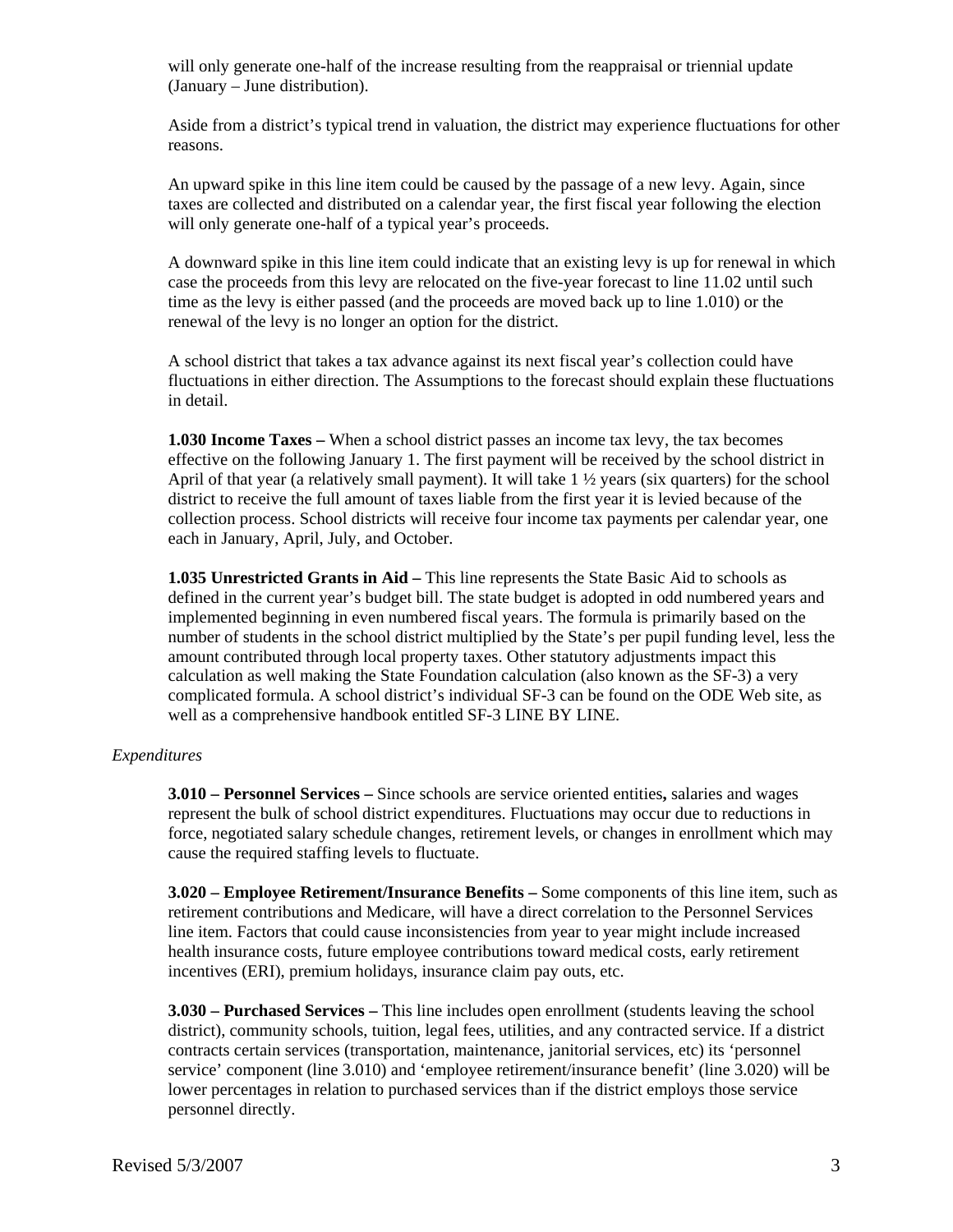**6.010 Excess of Revenues and Other Financing Sources over (under) Expenditures and Other Financing Uses -** Line 2.080 minus 5.050. This line can be used to get a good sense of a school district's fiscal health. A positive number indicates that a school district spent within its revenue for that fiscal year. A negative number indicates that a district's expenditures exceeded the revenue generated for that fiscal year resulting in a reduction to any surplus the district holds, or in the worst-case scenario, a deficit. A district experiencing several years of "overspending" will almost always experience fiscal concerns or insolvency. **Pay great attention to this line!**

**7.020 Ending Cash Balance –** This line represents the total cash balance without including reservations or outstanding obligations. In ODE's experience, school districts should attempt to maintain a 30 – 60 day cash reserve.

### **"GOOD" FORECASTING PRACTICES AND HELPFUL HINTS**

As financial forecasting is more of an art than a science, the forecaster's interpretation of events or numbers will influence the information contained in the forecast. Responsibility for the preparation of the forecast, the accuracy of the presented figures and the reasonableness of the assumptions on which they are based rests with district administration and the board of education. ODE believes there are certain practices that help make the forecast a more accurate management tool, allowing decision makers and stake holders to use it with greater confidence. Following are tips to assist the reader in better understanding a forecast:

- The five-year forecast starts with three years of historical revenues/expenditures. These historical numbers can be used to develop trends when forecasting.
- Know when the three-year and six-year reappraisals for the school district's valuation occur. Tax revenue may change the year after reappraisal because of the increased valuation.
- Be aware of the school district's Average Daily Membership (ADM) and whether the number of students is increasing or decreasing. The ADM contributes to the state's foundation formula as much of the formula funding is based on a per pupil amount.
- When reading a forecast, look for fluctuations in numbers on the same line. If numbers significantly vary up or down there should be a discussion in the Assumptions explaining why this has occurred or is expected to occur.
- Look specifically at Line 6.010. This line shows the school district's expenditures as "over or under revenue." A school district experiencing several years of expenditures exceeding revenues (overspending) will almost always experience fiscal concerns or insolvency. Positive numbers on this line are a good sign!
- A clear, concise narrative is critical to understanding the Assumptions used by the local BOE and treasurer in preparing the forecast. A careful reading of this text will often help understand why certain numbers are used in the forecast. Unexplained variances or ones that don't seem to make sense are cause for concern.
- Be aware of different types of levies and when they are collected. Permanent Improvement (PI) or bond levies cannot be used to fund general operations of the district. New school buildings may cause the misconception that the district is operationally solvent. Only operational levies may be used to finance the day to day operations (salaries, utilities, etc) of the district.
- Think long term and look at many data sources to make informed decisions. For example, new housing developments may bring additional students into the district (and additional revenue) but may require new buildings and/or staff (increased expenditures). Conversely, a factory closing may reduce funding and population causing the need for buildings and/or staff to decrease. Economic and population projections are essential factors in determining future requirements for educational services from the district.
- It is not uncommon to see deficits in years four and five of a forecast. Given the uncertainty of future state budgets, local economic factors, state or federal mandates, etc., years four and five are difficult to project. The key is recognizing how these conditions relate to current operations. Identifying future years' deficits allows districts to engage in planning for those conditions prior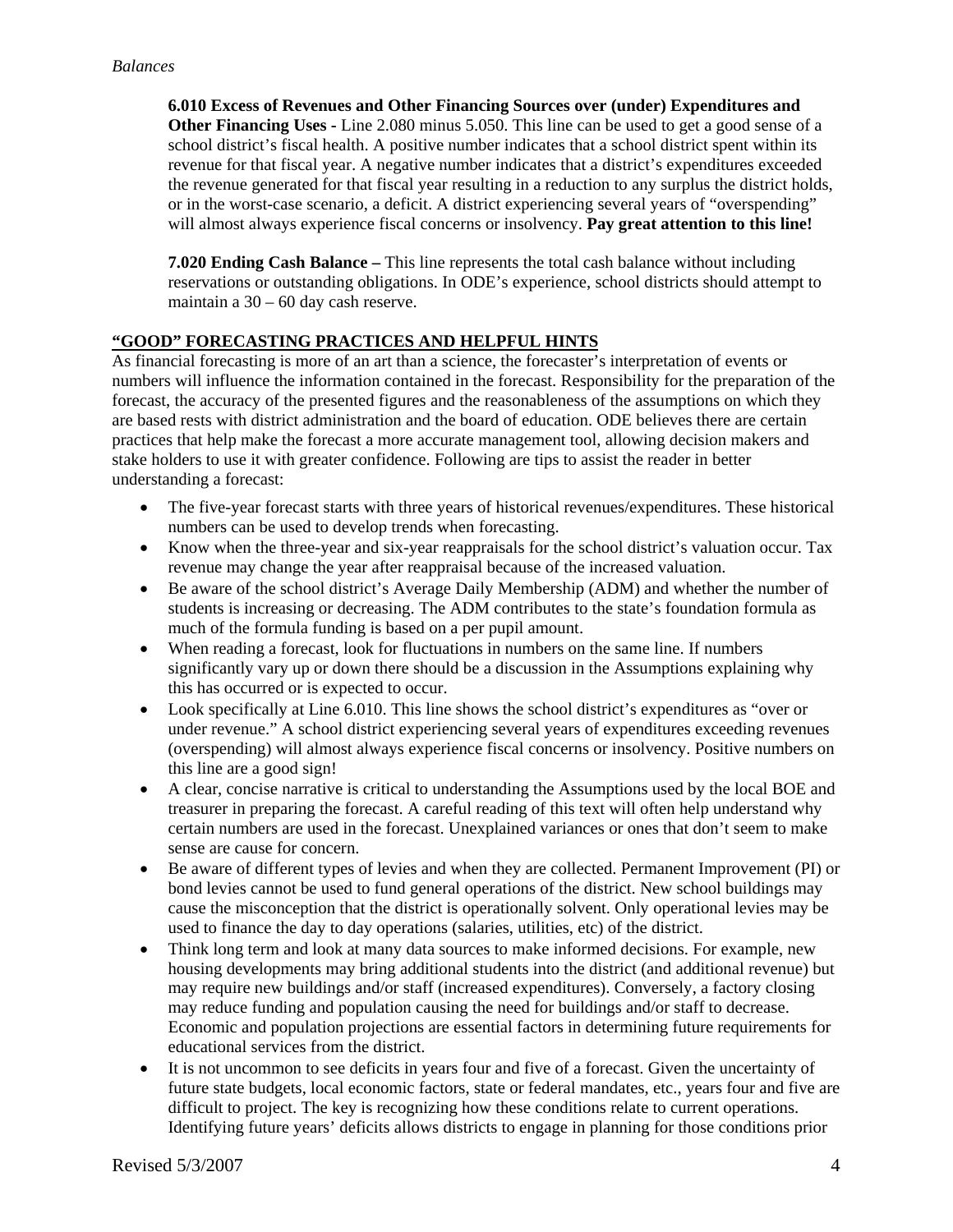to their arrival and eliminating the projected deficit. Remember, the longer the period of time allotted to deal with a potential financial problem the better. Longer time horizons allow reductions in expenditures to be spread out over several years, reducing their impact on students and staff. Also, some reductions may take many years before realizing their full impact.

# **APPENDIX LINE BY LINE REVIEW**

### **1.0 General Fund Revenue**

- 1.010 General Property Tax Taxes levied by a school district by the assessed valuation of real property located within the school district.
- 1.020 Tangible Personal Property Tax Businesses pay the 'tangible personal property tax' on equipment or supplies/materials of which they own. This tax is being reduced 25% per year (started in FY06) and is being replaced with the Commercial Activities Tax (CAT). Districts are reimbursed those reductions through 2010 before a phase out begins which will last through FY17.
- 1.030 Income Tax In the past, income tax for schools was paid by individuals residing in the school district, estates of school district residents, and unincorporated businesses located in the school district that file Ohio individual income tax returns. With the passage of HB66, however, school districts are now permitted to levy a school district income tax against an alternative tax base that includes only earned income and self-employment income.
- 1.035 Unrestricted Grants-in-Aid Funds received through the State Foundation Program with no restriction. The foundation formula is the primary vehicle which the Ohio legislature uses to determine how much state aid each school district is to receive.
- 1.040 Restricted Grants-in-Aid Funds received through the State Foundation Program or other allocations that are restricted for specific purposes. Examples include the bus purchase allocation, career-technical funds, and all poverty based assistance funds.
- 1.050 Property Tax Allocation This line includes funds received for Tangible Personal Property Tax Reimbursement (as discussed above), Electric Deregulation, Homestead and Rollback, and the "ten thousand dollar exemption" where businesses are exempt from paying the first \$10,000 of property tax and the district is reimbursed through state funding.
- 1.060 All Other Operating Revenue Operating revenue sources not included above. Examples include but are not limited to tuition, fees, earnings on investments, rentals, and donations.
- 1.070 Total Revenue The sum of lines 1.010 through 1.060

### **2.0 Other Financing Sources -** The lines in this section are relatively self explanatory.

- 2.010 Proceeds from Sale of Notes
- 2.020 State Emergency Loans & Advancements (Solvency Assistance Funds)
- 2.040 Operating Transfers-in (permanent movement of monies between funds)
- 2.050 Advances-in (temporary movement of monies between funds)
- 2.060 All Other Financing Sources (Sale and Loss of Assets, Refund of Prior Year Expenditures)
- 2.070 Total Other Financing Sources The sum of lines 2.010 through 2.060
- 2.080 Total Revenue and Other Financing Sources The sum of lines 1.070 and 2.070

### **3.0 Expenditures**

- 3.010 Personal Services Employee salaries and wages, including extended time, severance pay, supplemental contracts, etc.
- 3.020 Employees' Retirement and Insurance Benefits Retirement for all employees, Workers Comp., early retirement incentives, Medicare, unemployment, pickup on pickup, and all health-related insurances.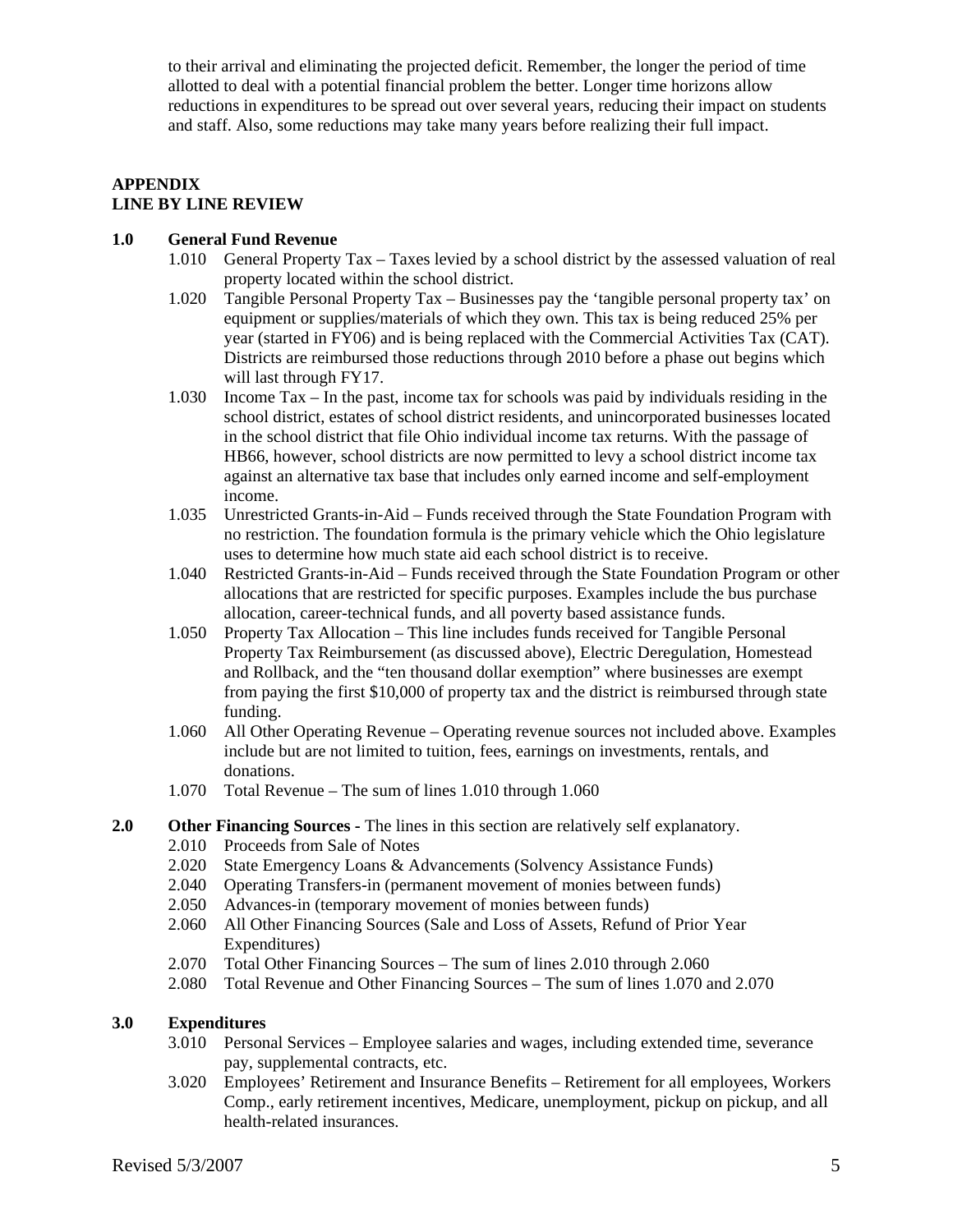- 3.030 Purchased Services Amounts paid for personal services rendered by personnel who are not on the payroll of the school district, and other services which the school district may purchase. Examples include but are not limited to legal fees, maintenance agreements, utilities, and tuition paid for students attending other school districts, including open enrollment and community schools.
- 3.040 Supplies and Materials Examples include but are not limited to general supplies, instructional materials including textbooks and media materials, bus fuel and tires, and all other maintenance supplies.
- 3.050 Capital Outlay This line includes expenditures for items having at least a five-year life expectancy, such as land, buildings, improvements of grounds, equipment, computers/technology, furnishings, buses, and vehicles.
- 3.060 Intergovernmental While very rarely used in forecasts, this line accounts for pass through payments, as well as monies received by a school district that will be spent by the school district on behalf of another government. This does not include purchased services from other government agencies such as ESCs.
- **4.0 Principal and Interest** This category represents general fund borrowing.
	- 4.010 All Principal (Historical)
	- 4.020 Principal Notes
	- 4.030 Principal State Loans
	- 4.040 Principal State Advances
	- 4.050 Principal HB 264 Loans
	- 4.055 Principal Other
	- 4.060 Interest and Fiscal Charges
	- 4.300 Other Objects The primary components listed here consists of membership dues and fees, ESC contract deductions, County Auditor/Treasurer fees, audit expenses, election expenses, etc.
	- 4.500 Total Expenditures Total Lines 3.010 through 3.060 and Lines 4.010 through 4.300
- **5.0 Other Financing Uses Transfers are a permanent movement of monies between funds, and** advances are a temporary movement of monies between funds. These are usually projected based on past history and knowledge of deficits in other funds. Advances and transfers both take BOE approval.
	- 5.010 Operating Transfers-out
	- 5.020 Advances-out
	- 5.030 All Other Financing Uses
	- 5.040 Total Other Financing Uses Total of Lines 5.010 through 5.030
	- 5.050 Total Expenditures and Other Financing Uses Total Lines 4.500 and 5.040

### **6.0 Excess of Revenues and Other Financing Sources over (under) Expenditures and Other Financing Uses**

**6.010 Excess of Revenues and Other Financing Sources over (under) Expenditures and Other Financing Uses -** Line 2.080 minus 5.050. This line can be used to get a good sense of a school district's fiscal health. A positive number indicates that a school district spent within its revenue for that fiscal year. A negative number indicates that a school district's expenditures exceeded the revenue generated for that fiscal year resulting in a reduction to any surplus the district may hold. A school district experiencing several years of "overspending" will almost always result in fiscal concerns or insolvency. **Pay great attention to this line!**

### **7.0 Cash Balance July 1**

- 7.010 Cash Balance July 1
- 7.020 Cash Balance June 30 Line 6.010 plus line 7.010